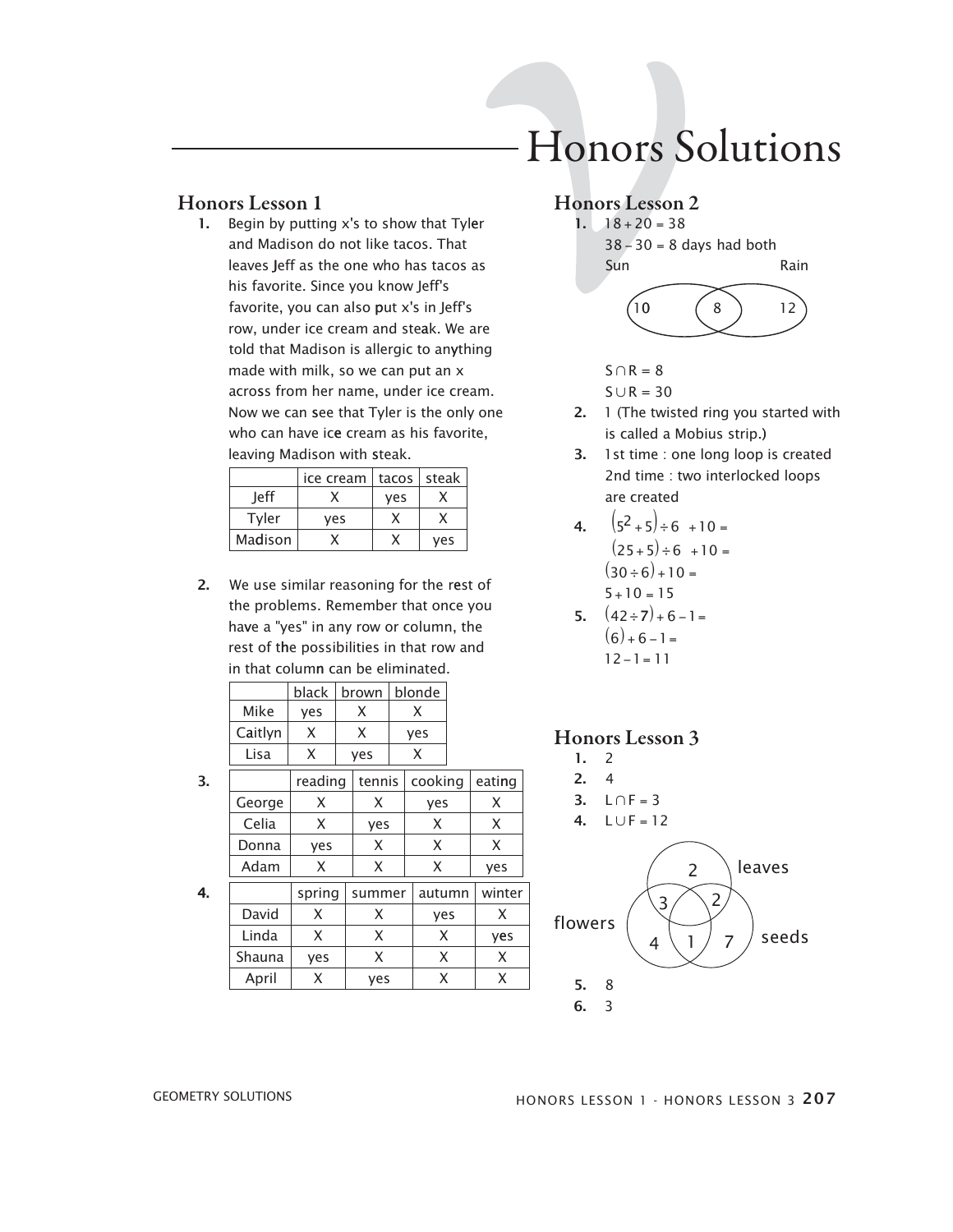

- 8. let  $X =$  number of Isaac's customers 2X = number of Aaron's customers  $X+2X = 105$  $3X = 105$  $X = 35$  $2X = 70$ isaac has 35 customers
- Aaron has 70 customers X = 6 feet; 2X = 12 feet  $9. \quad X + 2X = 18$  $3X = 18$
- 10.  $A + (A + 20) = 144$  $2A + 20 = 144$ 2A = 124 A = 62 apples in one box
- $62 + 20 = 82$  apples in the other box





- $3C = 33$  $C = 11$
- 7.  $(S1.75+D)+D = S3.25$  $2D + $1.75 = $3.25$  $2D = $1.50$  $D = $.75$  $$.75 + $1.75 = $2.50$ Drink is \$.75 sandwich is \$2.50

**208** solutions geometry  $30.50$  F 10  $^{\circ}$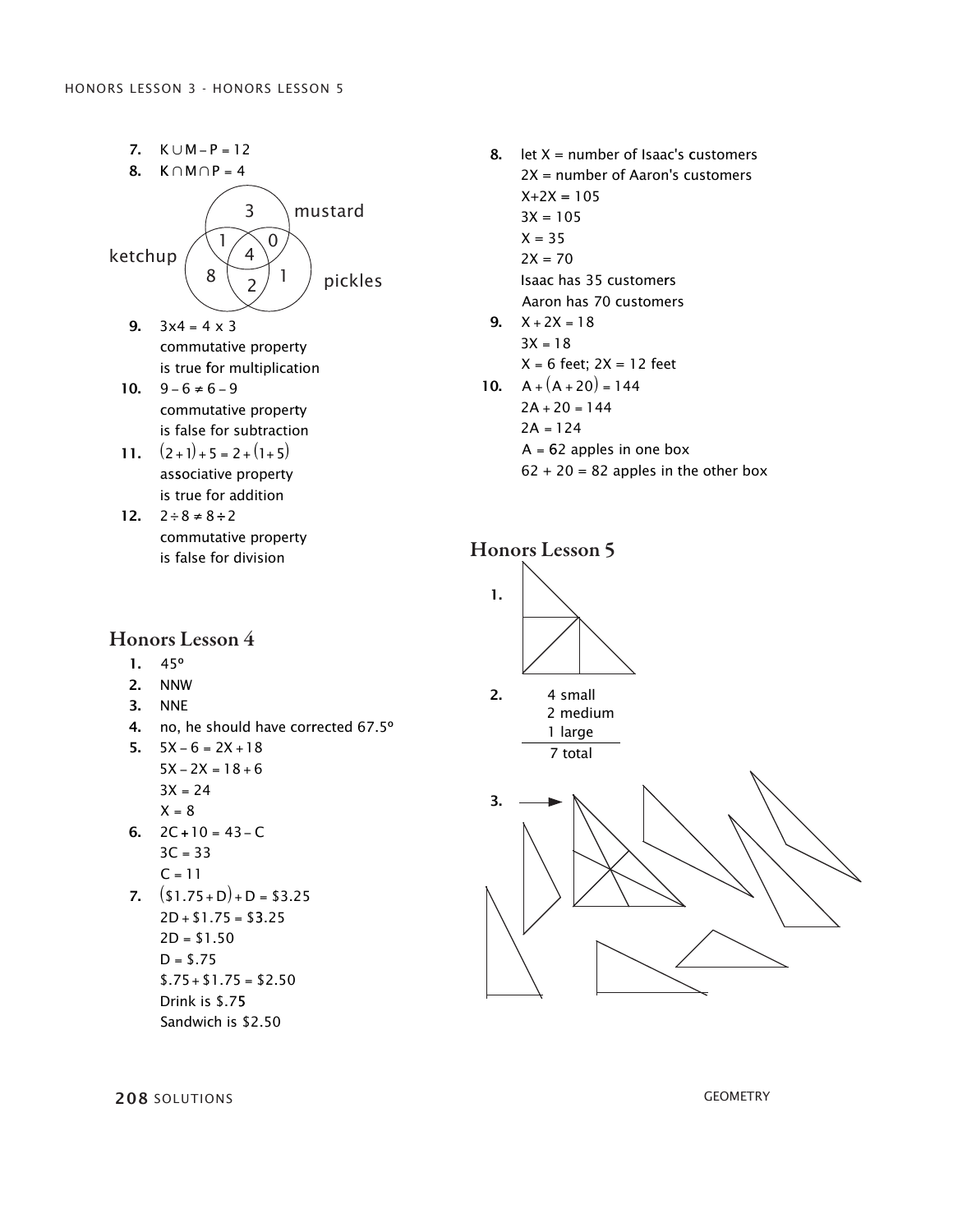





3. triangles, squares, trapezoids, pentagons



4. answers will vary

5. 
$$
P = 6X + .5(6)X
$$

$$
P = 6X + 3X
$$

$$
P = 9X
$$

- 6.  $P = 9X$ 
	- $P = 9(8)$
	- $P = $72$

# Honors Lesson 7

- 1. Extend all segments co rresponding angles AD  $\parallel$  XY  $\parallel$  BC AB  $\parallel$  RS  $\parallel$  DC are congruent
- 2. Yes; extend DF and BC these 2 line segements are cut by tran sversal AB corresponding ∠'s ADF and ABe are bot h 90 º
- **3.** extend DC to include point G  $m\angle A = 100^{\circ}$ s in ce AB and DC are parallel, m∠GDA is 100°. m∠EDF is 80°, since it is supplementary to ∠GDA.  $m\angle$ DEF = 90° - definition of perpendicular

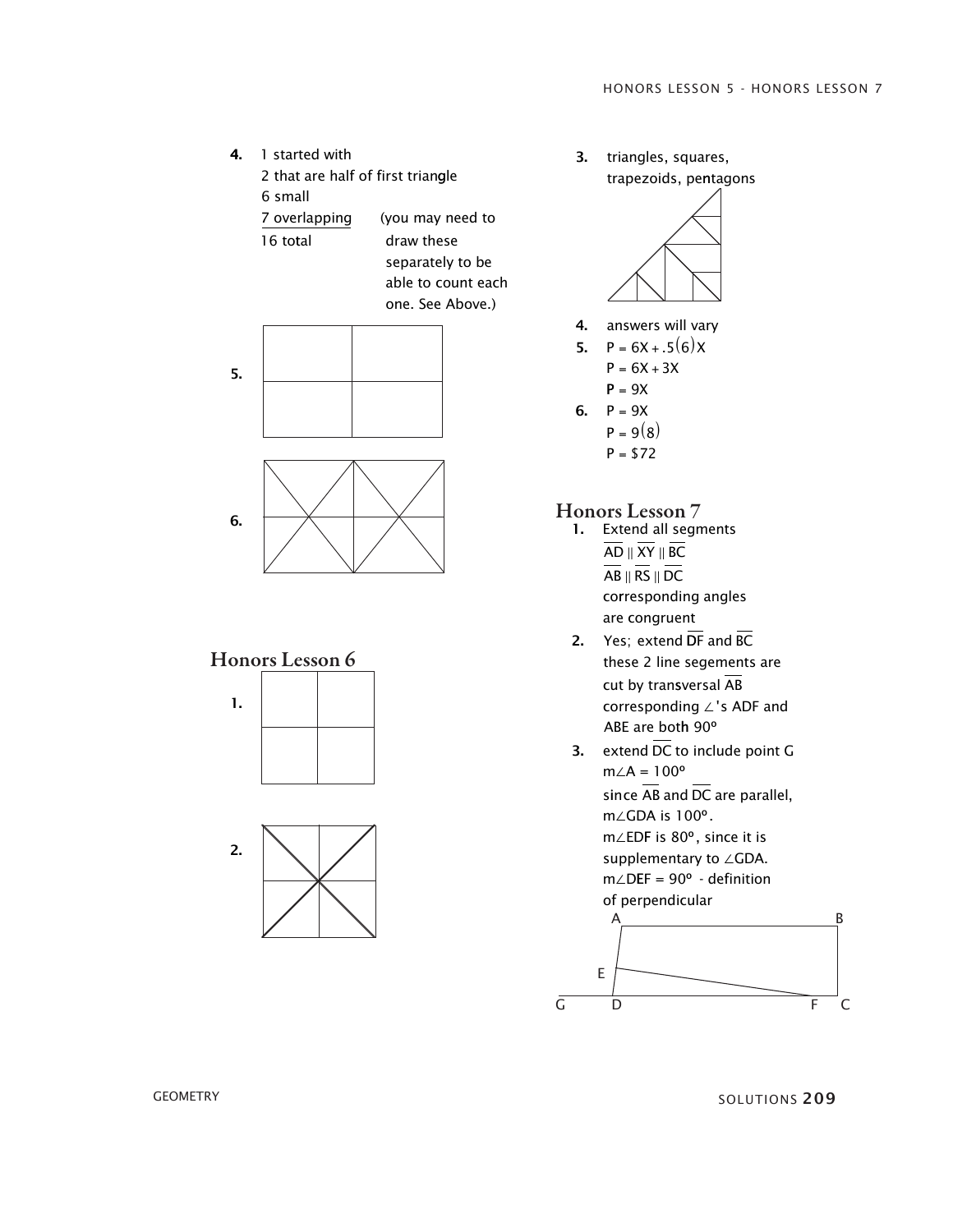**4.**  $CAB = 90^{\circ}$  (given)  $BAD = 45^{\circ}$  –definition of bisector  $ADB = 90^{\circ}$  - definition of perpendicular  $ABD = 45^{\circ}$  - from information given  $DBE = 135^{\circ}$  - supplementary angles all other corners work out the same way.



#### Honors Lesson 8

1. Look at the drawing below to see how the angles are labeled for easy reference. a and d are 25° definition of bisector

> p and o are 20 º definition of bisector

> º i and j are 45 definition of bisector

Now look at triangle AEB. Its angles must add up to 180°. We know the measure of a and that of ABC. Add these together, and subtract the result from the total 180° that are in a triangle:  $180 - (25 + 90) = 180 - 115 = 65^{\circ}$ l = 65°

Using similar reasoning, and looking at triangles AEC, BFC, ABF, DBC and ADC, we can find the following: m = 115°  $r = 95^{\circ}$  f =  $r = 95^{\circ}$  f = 85°

Now we know two angles from each  $b = 110^{\circ}$ .  $g = 70^{\circ}$  $110^{\circ}$ .  $g = 70^{\circ}$ of the smaller triangles. Armed with this knowledge, and the fact that there are 180° in a triangle, we can find the remaining angles:

| $c = 45^{\circ}$ | $e = 70^{\circ}$ |
|------------------|------------------|
| $q = 65^{\circ}$ | $n = 45^{\circ}$ |
| $k = 70^{\circ}$ | $h = 65^{\circ}$ |

You can also use what you know about vertical angles and complementary angles to find some of the angles.



**210** SOLUTIONS GEOMETRY  $\overline{O}$ .  $\overline{O}$ 

**GEOMETRY**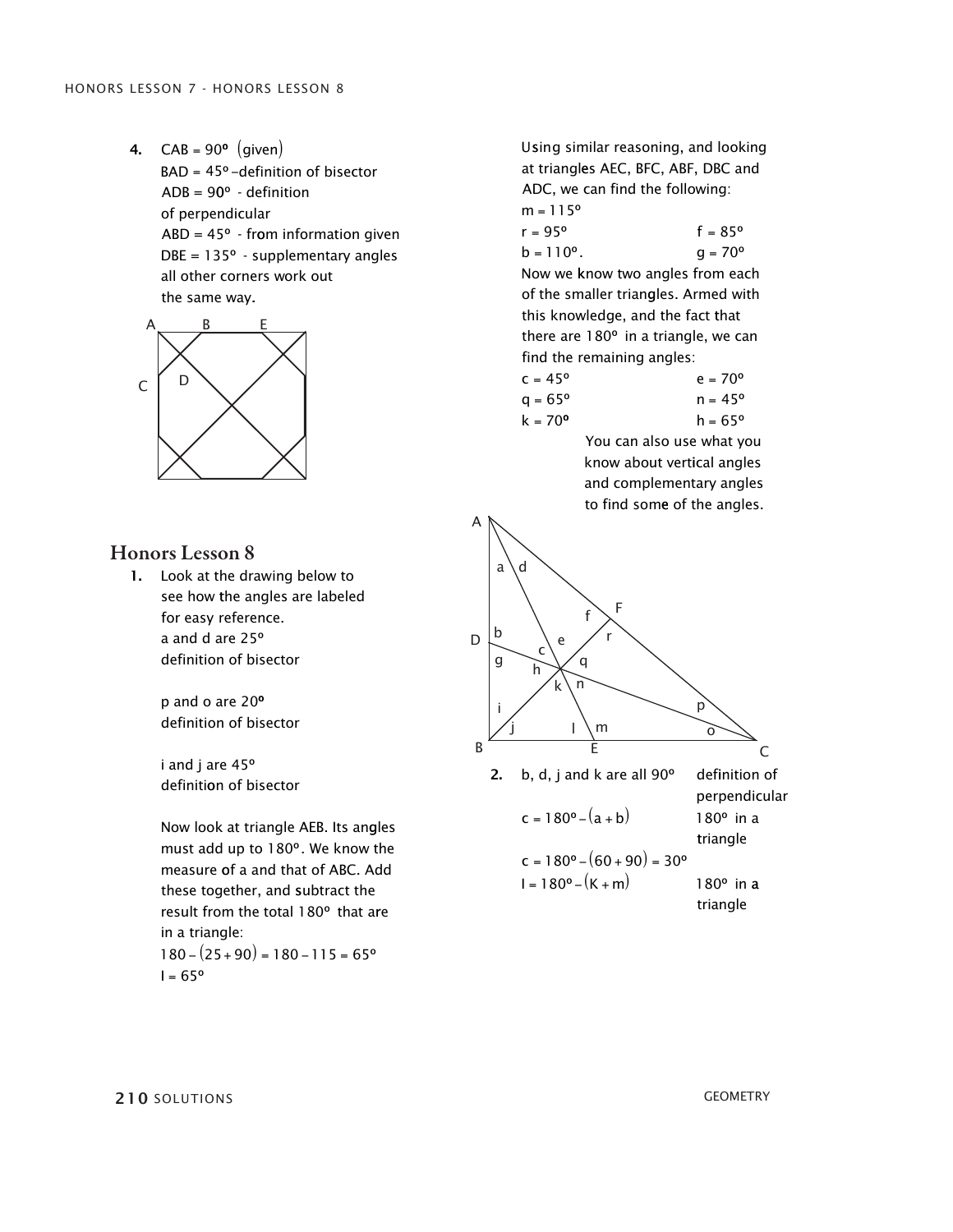

**GEOMETRY** SOLUTIONS 2 1 1  $50E0110M<sub>2</sub>E11$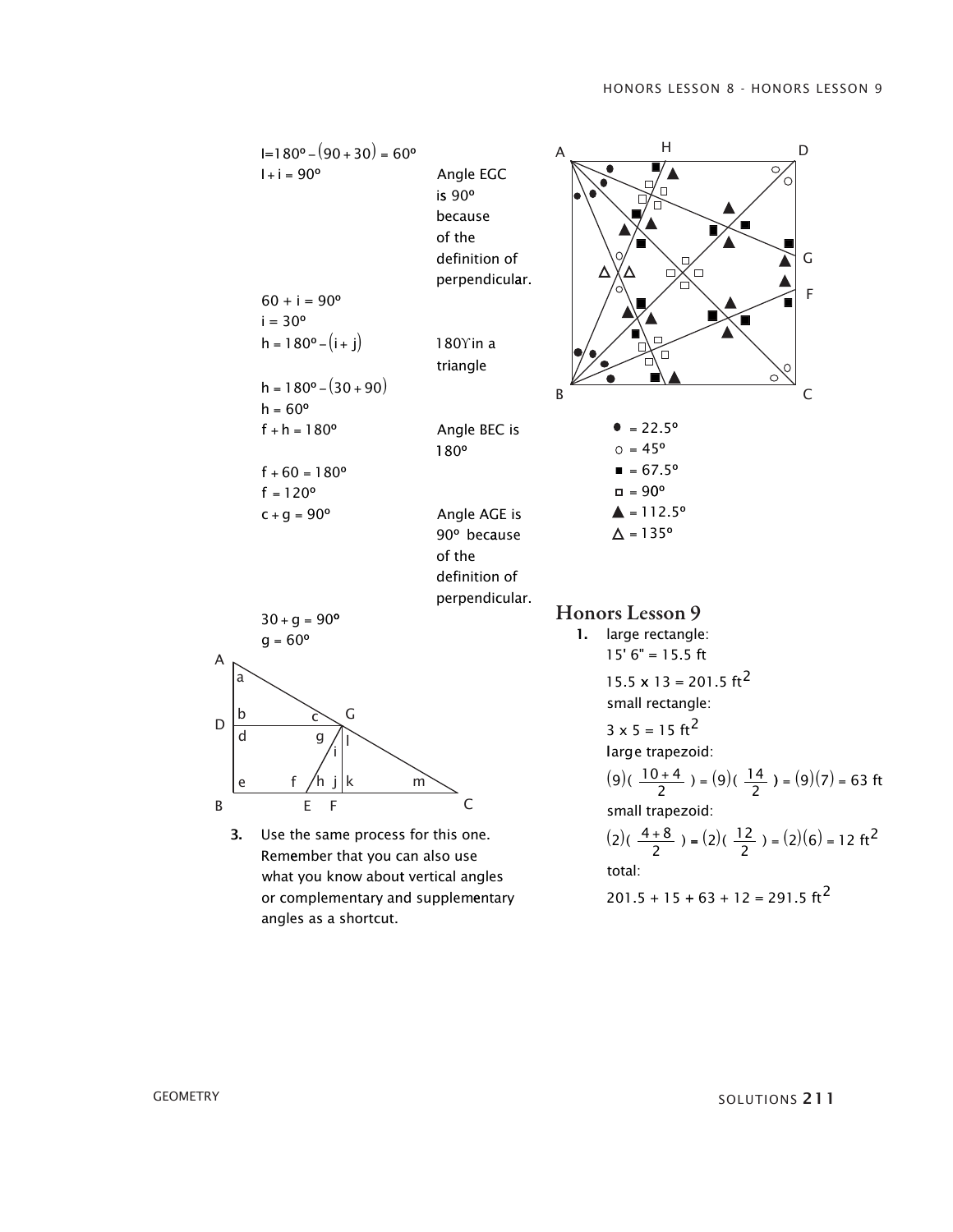2. it is necessary sometimes to add lines to the drawing to make it clearer. in figure 1a, dotted lines have been added to show how one end of the figure has been broken up. since we know that the long measurement is 6.40 in and the space between the dotted lined is . 80 in, we can see that the heights of the trapezoids add up to 5.60 in. Since we have been told that the top and bottom are the same, each trapezoid must have a height of 2.80 in.

Area of each trapezoid:

$$
(2.8)(\frac{1.27 + .80}{2}) = (2.8)(\frac{2.07}{2}) =
$$

2.898 in<sup>2</sup>

since there are four trapezoids in all, we multiply by 4:

2.898  $x$  4 = 11.592 in<sup>2</sup> Rec tan qular center portion:

.80 in  $\times$  15 in = 12 in<sup>2</sup> Total :

 $12 + 11.592 = 23.592$  in<sup>2</sup>

- **3.**  $\alpha$  area =  $(a)(b)$  or ab (see figure 2)
- 4.  $area = (2a)(2b)$  or 4ab (see figure 3)
- 5.  $area = (na)(nb)$  or  $n^2ab$  (see figure 4)
- **6.**  $\text{area} = n^2 \text{ab} = (5^2)(4)(5) = (25)(20) =$ 500 $ft^2$
- 7. first triangle:  $a = \frac{1}{2}xy$ sec ond triangle:  $a = \frac{1}{2}(2x)(2y) = 2xy$ 4 times  $\frac{1}{2}$  = 2, so new area is four times as great.

8. first square:  $(x)(x) = x^2$ sec ond square:  $(x^2)(x^2) = x^4$  figure 1a figure 1a figure 1a



trapezoid

figure 1b ( shows a different way )<br>of finding the area figure 1b ( $\frac{\text{shows a current way}}{\text{of finding the area}}$ )



| Area of large rectangle 15 x 6.4 = 96 in <sup>2</sup> |                                                                                                                                                         |
|-------------------------------------------------------|---------------------------------------------------------------------------------------------------------------------------------------------------------|
| One trapezoid                                         | long base<br>$15 - (2 \times .8) = 13.4$ in <sup>2</sup><br>short base<br>$15 - (2 \times 1.27) =$<br>12.46 in <sup>2</sup><br>height $(6.4 - .8) \div$ |
| Both trapezoids                                       | $2 = 2.8$ in <sup>2</sup><br>Area of one trapezoid<br>= 36.204 in <sup>2</sup><br>$2 \times 36.204 =$<br>72.408 in <sup>2</sup>                         |
| Area of figure                                        | $96 - 72.408 =$<br>23.592 in <sup>2</sup><br>figure 3                                                                                                   |
| figure 2<br>2a<br>а<br>h                              | 2b                                                                                                                                                      |

**212** solutions GEOMETRY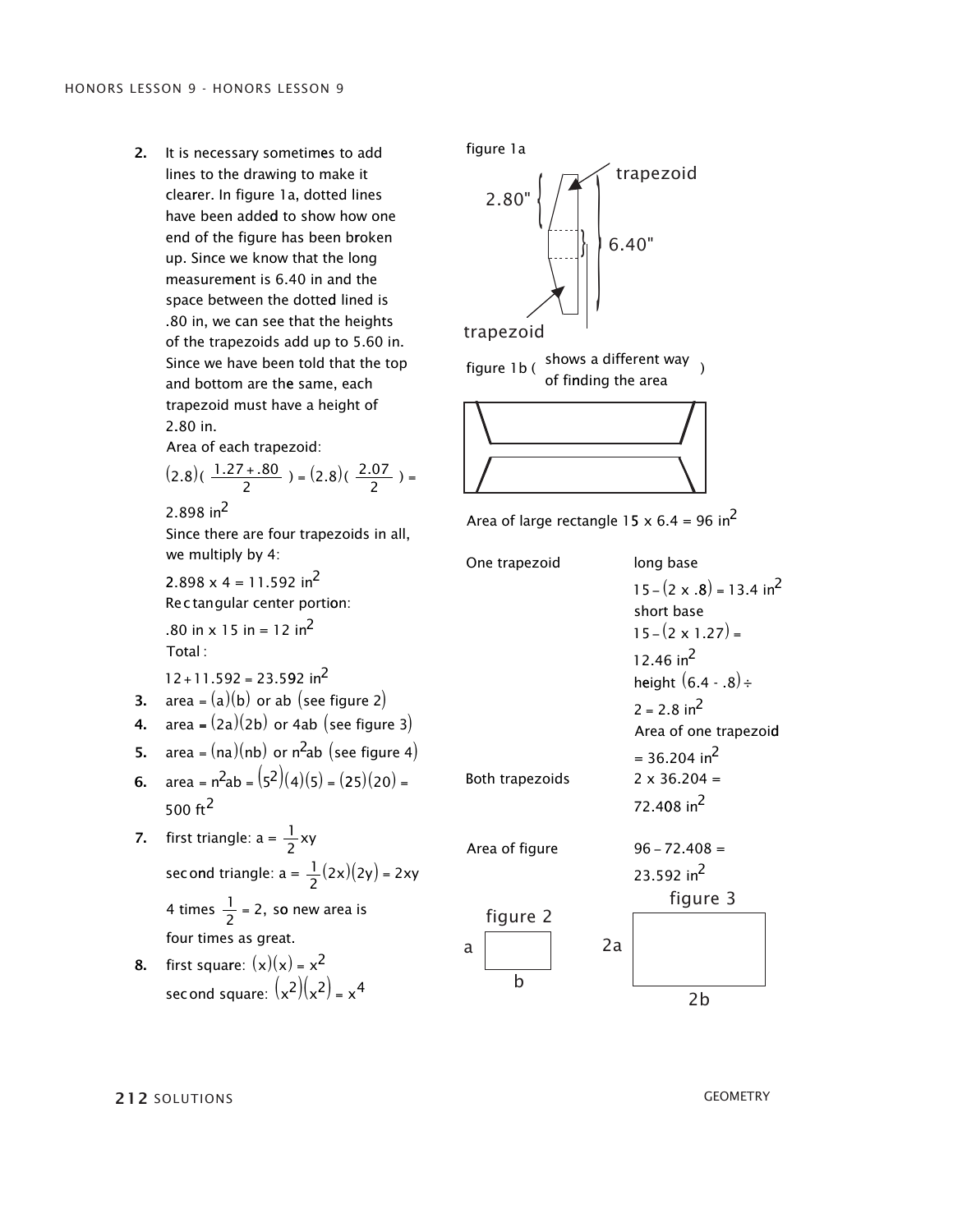



- 5. your answer should be close 5. your answer should be close to 0.61803. to 0.61803.
- 6. See illustration above. the ratio shoul d be close to what the ratio shoul d be close to what you got in #5. you got in #5.





# Honors Lesson 11

1.

|         | green,<br>green, |        | red,   | blue,   |
|---------|------------------|--------|--------|---------|
|         | buttons          | zipper | zipper | buttons |
| Chris   | yes              | x      | x      | x       |
| Douglas | x                | yes    | x      | x       |
| Ashley  | x                | x      | x      | yes     |
| Naomi   | x                | x      | ves    | x       |

2.

|       | planning | refresh – | place     | birthday |
|-------|----------|-----------|-----------|----------|
|       | games    | ments     | for party | quest    |
| Sam   | x        | x         | yes       | x        |
| Jason | x        | x         | x         | ves      |
| Shane | yes      | x         | x         | x        |
| Trov  |          | ves       |           |          |

3.

|         | train | boat | airplane | car |
|---------|-------|------|----------|-----|
| Janelle | yes   | x    | x        | x   |
| Walter  | x     | x    | x        | yes |
| Julie   | x     | ves  | x        | x   |
| Jared   | x     | x    | ves      | x   |
|         |       |      |          |     |

4.

|       |         |       | chicken | tossed |
|-------|---------|-------|---------|--------|
|       | hot dog | pizza | soup    | salad  |
| Molly | yes     | x     | x       | x      |
| Tina  | x       | x     | x       | ves    |
| Logan | x       | x     | yes     | x      |
| Sam   | x       | ves   | x       |        |

5. Answers will vary.

Honors Lesson 12

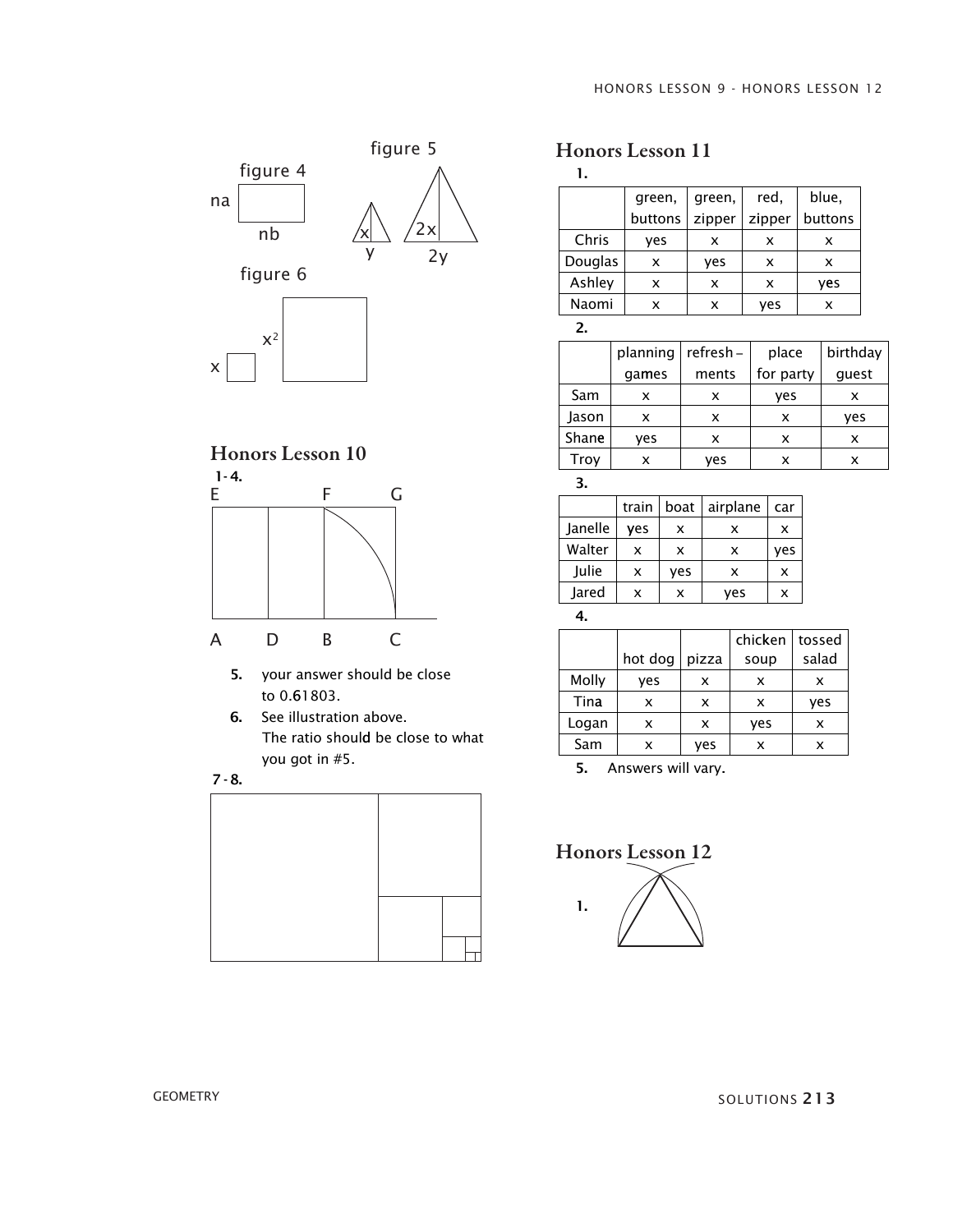2. 3. 3.  $60^{\circ}$ 

4 - 8.

3. Since the sections are all equal, the center angles are all the same.  $360^{\circ} \div 8 = 45^{\circ}$ 



to find that each small triangle has a central angle of 45°. Since a hexagon has six sides, you wa<mark>n</mark>t to construct six triangles inside the circle.  $360^{\circ} \div 6 = 60^{\circ}$ **9.** In  $\#3$ , you divided  $360^{\circ}$  by 8

> In #1, you learned how to construct an equilateral triangle with each angle equ<mark>a</mark>l to 60°. After drawing a circle and one diameter, use the same procedure to construct equilateral triangles inside your circle, using a <mark>r</mark>adius of the circle as your starting point ea**c**h time. After you have constructed four trian<mark>g</mark>les,connect their points, and you will have a<mark>n</mark> inscribed regular hexagon.







214 solutions Geometry Geometry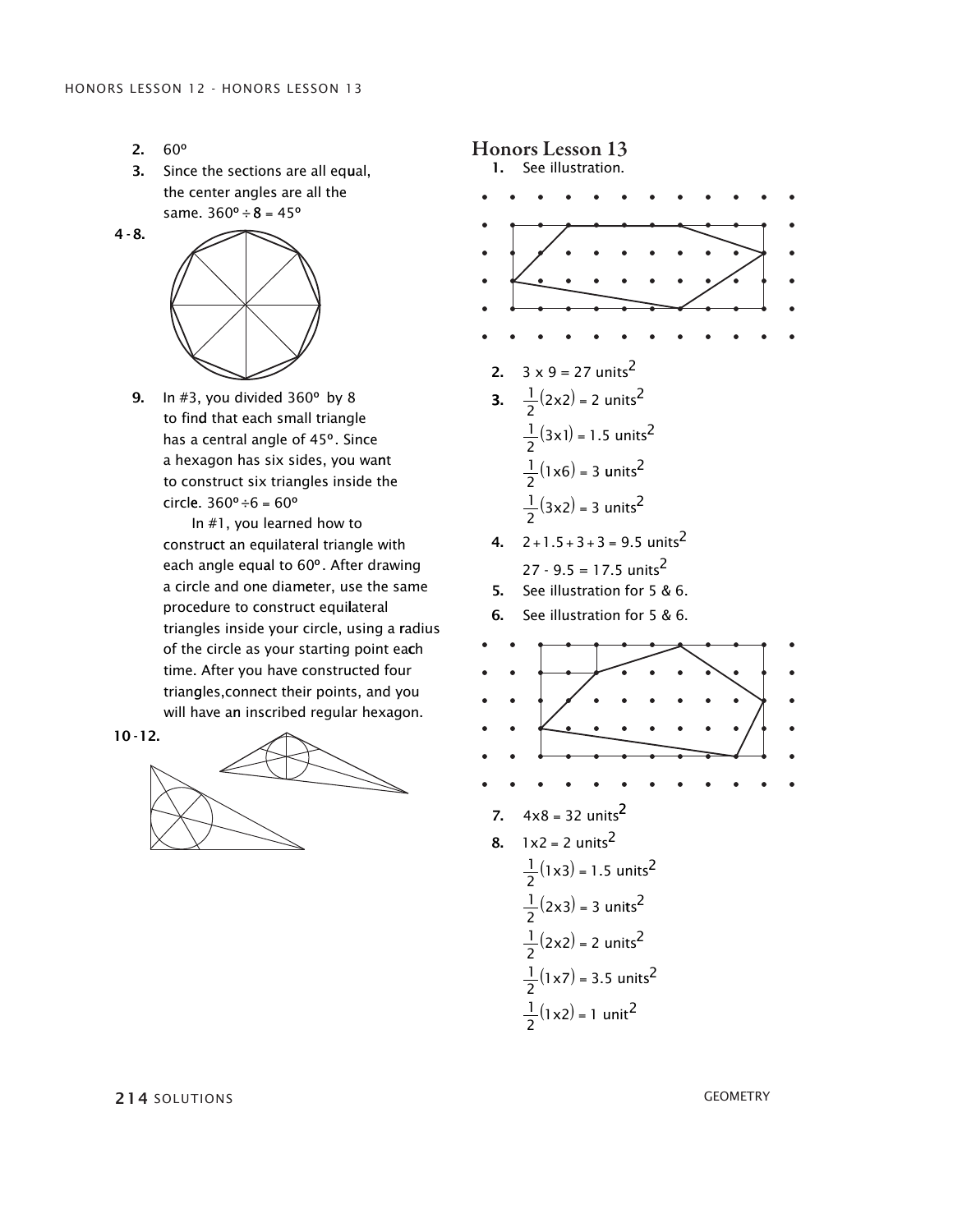9. 2+1.5+3+2+3.5+1=13 units<sup>2</sup>  
\n32 · 13 = 19 units<sup>2</sup>  
\n10. See illustration.  
\n10 x 5 = 50 units<sup>2</sup>  
\n
$$
\frac{1}{2}
$$
(5x2) = 5 units<sup>2</sup>  
\n1 x 5 = 5 units<sup>2</sup>  
\n $\frac{1}{2}$ (1x5) = 2.5 units<sup>2</sup>  
\n $\frac{1}{2}$ (4x1) = 2 units<sup>2</sup>  
\n1 x 1 = 1 unit<sup>2</sup>  
\n $\frac{1}{2}$ (6x1) = 3 units<sup>2</sup>  
\n $\frac{1}{2}$ (3x4) = 6 units<sup>2</sup>  
\n5+5+2.5+2+1+3+6 = 24.5 units<sup>2</sup>  
\n50 - 24.5 = 25.5 units<sup>2</sup>

11. See illustration.  
\n
$$
4 \times 8 = 32 \text{ units}^2
$$
  
\n $\frac{1}{2}(1\times1) = .5 \text{ units}^2$   
\n $\frac{1}{2}(3\times1) = 1.5 \text{ units}^2$   
\n $1\times1 = 1 \text{ unit}^2$   
\n $\frac{1}{2}(1\times2) = 1 \text{ unit}^2$   
\n $1 \times 1 = 1 \text{ unit}^2$   
\n $1 \times 1 = 1 \text{ unit}^2$   
\n $\frac{1}{2}(5\times1) = 2.5 \text{ units}^2$   
\n $\frac{1}{2}(2\times1) = 1 \text{ unit}^2$   
\n $.5 + 1.5 + 1 + 1 + 1 + 1 + 2.5 + 1$   
\n $= 9.5 \text{ units}^2$   
\n32 - 9.5 = 22.5 units<sup>2</sup>  
\n32 - 9.5 = 22.5 units<sup>2</sup>

1. 
$$
\frac{1}{2}(3\times4) = \frac{1}{2}(12) = 6 \text{ units}^2
$$
  
\n2.  $A = \sqrt{\frac{s(s-a)(s-b)(s-c)}{6(6-3)(6-4)(6-5)}}$   
\n $A = \sqrt{\frac{6(3)(2)(1)}{6}}$   
\n $A = \sqrt{36}$   
\n $A = 6 \text{ units}^2$   
\nyes

 $G$ ΕΟΜΕΤRΥ SOLUTIONS 2 1 5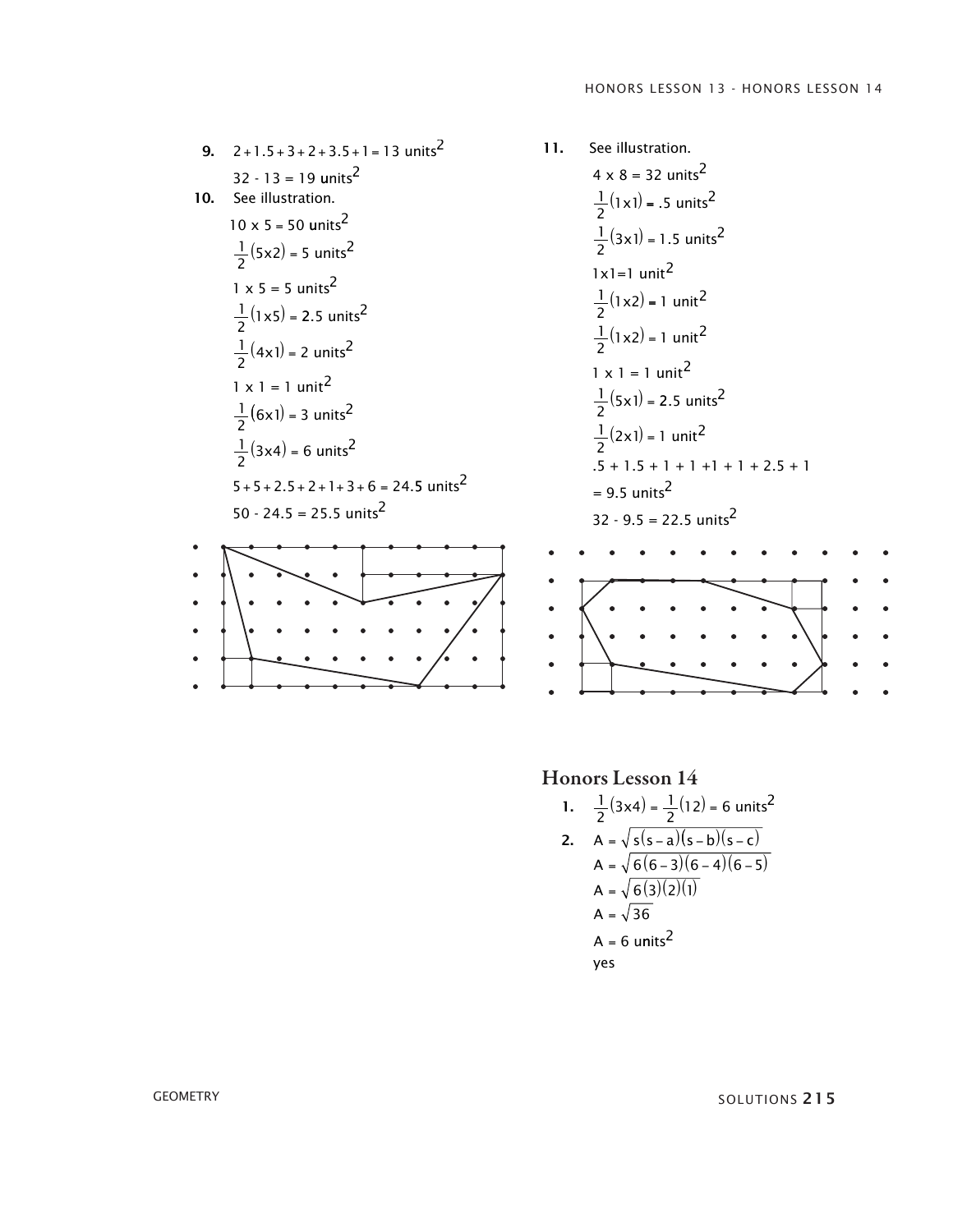yes

3. A = 
$$
\sqrt{16(16-7)(16-10)(16-15)}
$$
  
\nA =  $\sqrt{16(9)(6)(1)}$   
\nA =  $\sqrt{864}$   
\nA = 29.39 units<sup>2</sup>  
\n4. A =  $\sqrt{52(52-36)(52-28)(52-40)}$   
\nA =  $\sqrt{52(16)(24)(12)}$   
\nA =  $\sqrt{239,616}$   
\nA = 489.51 units<sup>2</sup>  
\n5. V =  $\pi$ r<sup>2</sup>h  
\nV = 3.14(2)<sup>2</sup>(10)  
\nV = 3.14(4)(10)  
\nV = 125.6 in<sup>3</sup>  
\n6. V =  $\pi$ r<sup>2</sup>h  
\nV = 3.14(1)<sup>2</sup>(10)  
\nV = 3.14(1)(10)  
\nV = 31.4 in<sup>3</sup>  
\nIt is  $\frac{1}{4}$  the first one  
\n7. V =  $\pi$ r<sup>2</sup>h  
\nV = 3.14(2)<sup>2</sup>(5)  
\nV = 3.14(4)(5)  
\nV = 62.8 in<sup>3</sup>  
\nIt is half the first one.  
\n8. V =  $\pi$ r<sup>2</sup>h  
\nV = 3.14(4)(10)  
\nV = 3.14(4)(10)  
\nV = 3.14(16)(10)  
\nV = 3.14(16)(10)  
\nV = 502.4 in<sup>3</sup>  
\nIt is four times the first one.  
\n9. V =  $\pi$ r<sup>2</sup>h  
\nV = 3.14(2)<sup>2</sup>(20)  
\nV = 3.14(4)(20)  
\nV = 251.2 cu in<sup>3</sup>  
\nIt is two times the first one.

- 10. When the height is doubled, the volume is doubled. When the volume is doubled. When the height is halved, the volume is halved. When the radius is doubled, halved. When the radius is doubled,the volume increases by a factor of 4. When the radius is halved, the volume When the radius is halved, the volumedecreases by a factor of 4. the student may use his own words the student may use his own words to express this.
- 11. Answers will vary.
- 12. Take the formula, and multiply both sides by 2: sides by 2:

$$
V=\pi r^2\!h
$$

2V = 2πr<sup>2</sup>h<br>Now rearrai<br>V = πr<sup>2</sup>h

Now rearrange the factors: = 2π<br><sup>,</sup> rea<br>πr<sup>2</sup>ł

$$
V = \pi r^2 h
$$

2V =  $\pi r^2$ 2h take the formula, and multiply take the formula, and multiply both sides by 4:

V =  $\pi r^2 h$ 

V = πr<sup>2</sup>h<br>4V = 4πr<sup>2</sup>h

V = πr<sup>2</sup>h<br>4V = 4πr<sup>2</sup>h<br>Rewrite the 4 on the right side as 2<sup>2:</sup>  $4V = 2^2 \pi r^2 h$ Rewrite the 4 on the right side as 2<sup>2:</sup><br>4V = 2<sup>2</sup>πr<sup>2</sup>h

Rearrange the factors:<br>4V = π2<sup>2</sup>r<sup>2</sup>h Rearrange tl<br>4V = π2<sup>2</sup>r<sup>2</sup>h 4V = π2<sup>2</sup>r<sup>2</sup>h<br>4V = π(2r)<sup>2</sup> h

4V = π(2r)<sup>c</sup>h<br>There is more than one way to set this up. As long as you show the same results as by experimentation, same results as by experimentation,the answer is correct.

**216** solutions geometry is the radius is the volume of  $\alpha$  shall be volume of  $\alpha$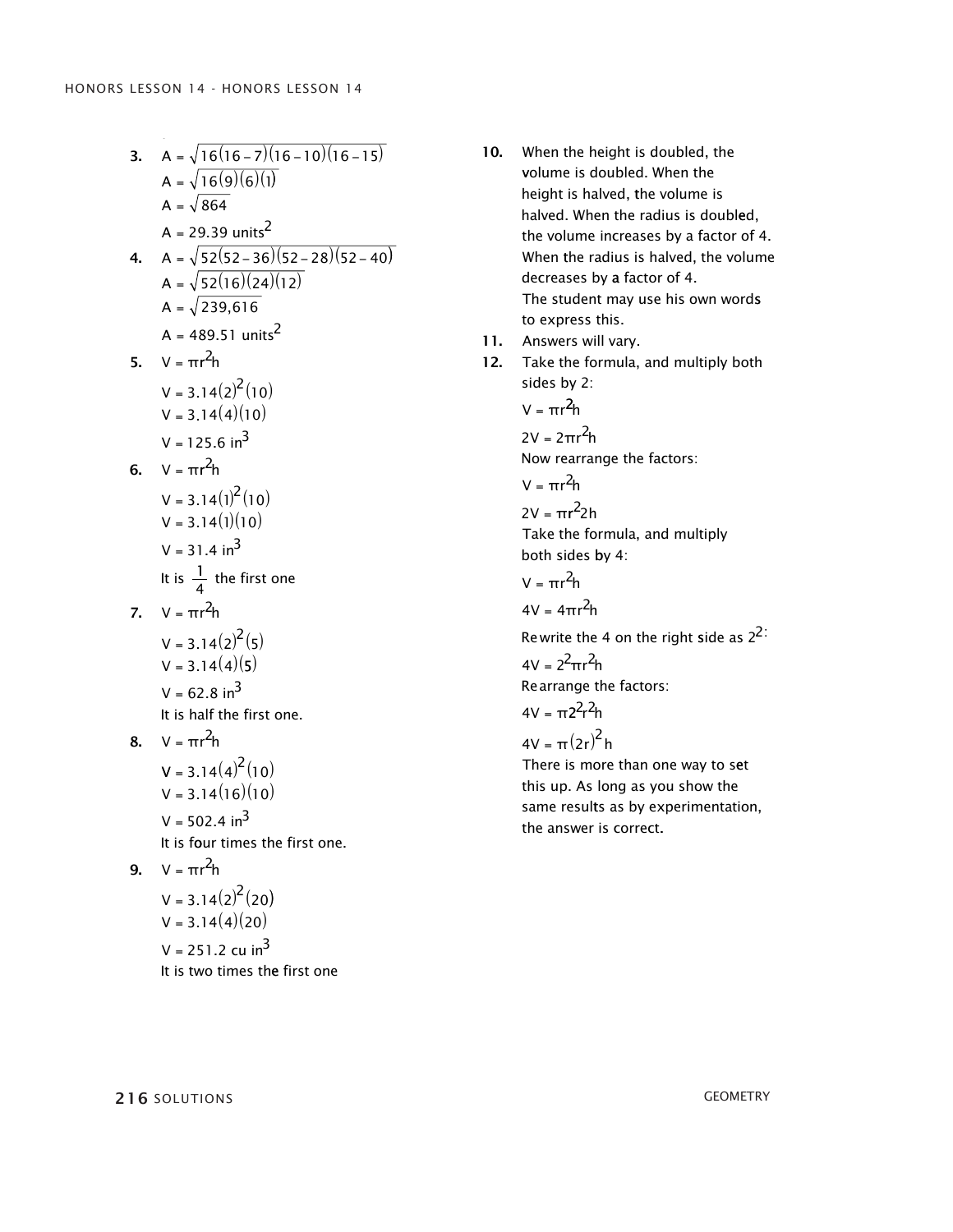- 1.  $3 \times 3 \times 3 = 27$  ft
- 2. 12 x 12 x 12 = 1,728 in<sup>3</sup>
- **3.**  $8 \times 4 \times 2 = 64 \text{ in}^3$  $64 \times .3 = 19.2$  lb
- **4.** 64 in<sup>3</sup> ÷ 1,728 = .037 ft<sup>3</sup>  $.037 \times 1200 = 44.4$  lbs You could probably lift it, but it would be much heavier than expected.
- 5. First find what the volume would be if it were solid:
	- $V = \pi r^2 h$

$$
V = 3.14(.5)^{2}(12)
$$

 $V = 9.42$  in<sup>3</sup>

Now find the volume inside the pipe:

V =  $\pi r^2 h$ 

$$
V = 3.14(.25)^{2}(12)
$$

 $V = 2.355$  in<sup>3</sup>

Then find the difference:

$$
9.42 - 2.355 = 7.065 \text{ in}^3
$$

**6.**  $7.065 \times .26 = 1.8369$  lb

4 3 7.  $V = \frac{4}{3} \pi r^3$  $V = \frac{4}{3}(3.14)(.25)^3$ 

> V =  $.07 \text{ in}^3(\text{rounded})$  $.07 \times .3 \approx .02$  pounds for  $25 \div .02 = 1,250$  bearings one bearing Because we rounded some numbers, the actual number of bearings in the box may be slightly different. Keep in mind that the starting weight was rounded to a whole number. Our answer is close enough to be helpful in a real life situation, where someone wants to know ap proximately how many bearings are available without counting.

8. The side view is a trapezoid. and the volume of the water is the area of the trapezoid times the width of the pool:

$$
A = \frac{3+10}{2} (40)
$$
  
\n
$$
A = 6.5 (40)
$$
  
\n
$$
A = 260 \text{ ft}^2
$$
  
\n
$$
V = 260 (20)
$$
  
\n
$$
V = 5,200 \text{ ft}^3
$$

9. Volume of the sphere:

$$
V = \frac{4}{3}(3.14)(1)^{3} \text{ units}^{3}
$$
  
V = 4.19  
Volume of the cube:  
V = 2 x 2 x 2 = 8 units<sup>3</sup>  
8 - 4.19 = 3.81 units<sup>3</sup>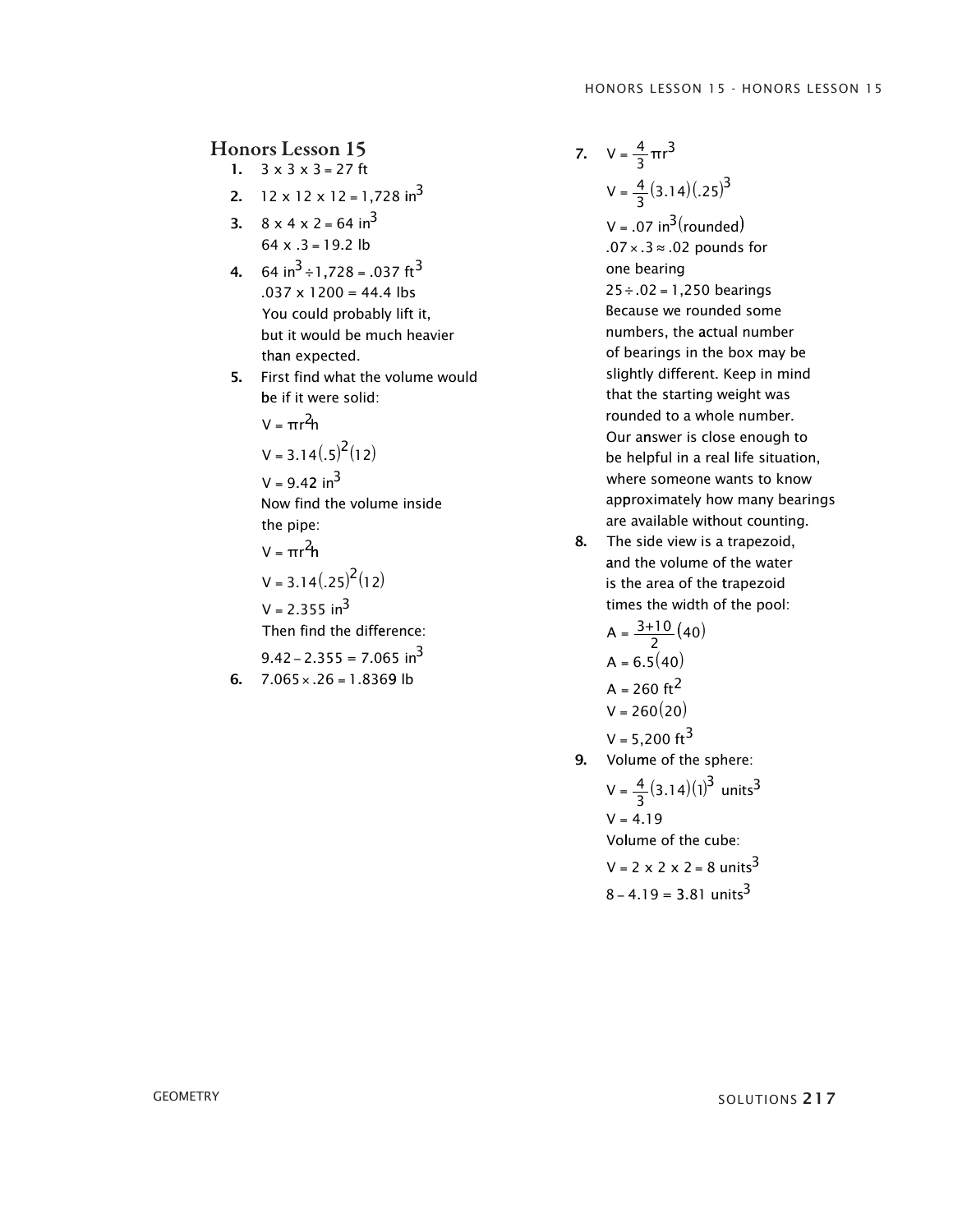10. Volume of the cylinder:  $V = 3.14 \cdot (1)^2(2)$  $V = 6.28$  units $^3$ Volume of the sphere from #9: 4.19 units<sup>3</sup>  $6.28 - 4.19 = 2.09$  units<sup>3</sup>

> Note: You may use the fractional value of  $\pi$  if it seems more convenient.

# Honors Lesson 16

1.  $(r)\pi r = \pi r^2$ 

2.  $A = LW + LW + LH + LH + WH + WH$  $= 2LW + 2LH + 2WH$  $= 2(LW + LH + WH)$  $\mathbf{r}$ 

3. 
$$
2(5^2 + 5^2 + 5^2) = 2(35^2) = 65^2
$$

4. 
$$
V = 3(11)(3) = 99 \text{ ft}^3
$$
  
\n
$$
SA = 2(3 \times 11) + 2(3 \times 3) + 2(11 \times 3)
$$
\n
$$
= 2(33) + 2(9) + 2(33)
$$
\n
$$
= 66 + 18 + 66
$$
\n
$$
= 150 \text{ ft}^2
$$

- **5.** 150 ft<sup>2</sup> ÷ 6 faces = 25 ft<sup>2</sup> per face  $25 = 5$  ft The new bin is  $5 \times 5 \times 5$ .
- 6. The cube-shaped one holds more.  $125 - 99 = 26 \text{ ft}^3 \text{ difference}.$

#### Honors Lesson 17

1. 
$$
V = \pi r^2 h
$$
  
\n $V = 3.14(2)^2(4)$   
\n $V = 50.24 \text{ ft}^3$ 

2.  $V = \frac{4}{3}$ 2.  $V = \frac{4}{3} \pi r^3$  $V = \frac{4}{3}(3.14)(2)^3$  $V = 33.49 \text{ ft}^3 \text{(rounded)}$ **3.**  $V = 3.14(3)^2(6)$  $V = 169.56 \text{ units}^3$ 4.  $V = \frac{4}{3} (3.14)(3)^3$  $V = 113.04 \text{ units}^3 \text{ (rounded)}$  $V = 6.28 \text{ units}^3$ **5.**  $V = 3.14(1)^{2}(2)$ 6.  $V = \frac{4}{3}(3.14)(1)^3$  $V = 4.19$  units<sup>3</sup> (rounded) 33 49 50 7.  $\frac{33.49}{50.24} \approx .67$   $\frac{113.04}{169.56} \approx .67$  $\frac{4.19}{6.28}$  ≈ .67 2 8.  $\frac{2}{3}$ **9.** A =  $2\pi r^2 + 2\pi rh$  $A = 2(3.14)(3)^2 + 2(3.14)(3)(6)$  $A = 56.52 + 113.04 = 169.56$  units<sup>2</sup> 10.  $A = 4(3.14)(3)^2$  $A = 113.04 \text{ units}^2$ 11.  $\frac{113.04}{153.56}$ 12. The surface area and volume of a 169 56 2 3  $\frac{.04}{.56} \approx$ sphere appear to be  $\frac{2}{3}$  of the surface area and volume of a surface area and volume of a cylinder with the same dimensions. cylinder with the same dimensions.  $\frac{4}{3}$ πr<sup>3</sup> = 4.  $V = \frac{4}{3} (3.14)(3)^3$ 50 7.  $\frac{33.49}{50.24} \approx .67$   $\frac{113.04}{169.56} \approx .67$  $\frac{3}{3}$ = 11.  $\frac{113.04}{169.56}$ 169 56  $\frac{2}{5}$ 3  $\frac{.04}{.56}$  ≈

#### Honors Lesson 18

the case.) the case.)

- 1. 4,003 mi
- 2. 90°; a tangent to a circle is perpendicular to the diameter

(Archimedes proved that this is (Archimedes proved that this is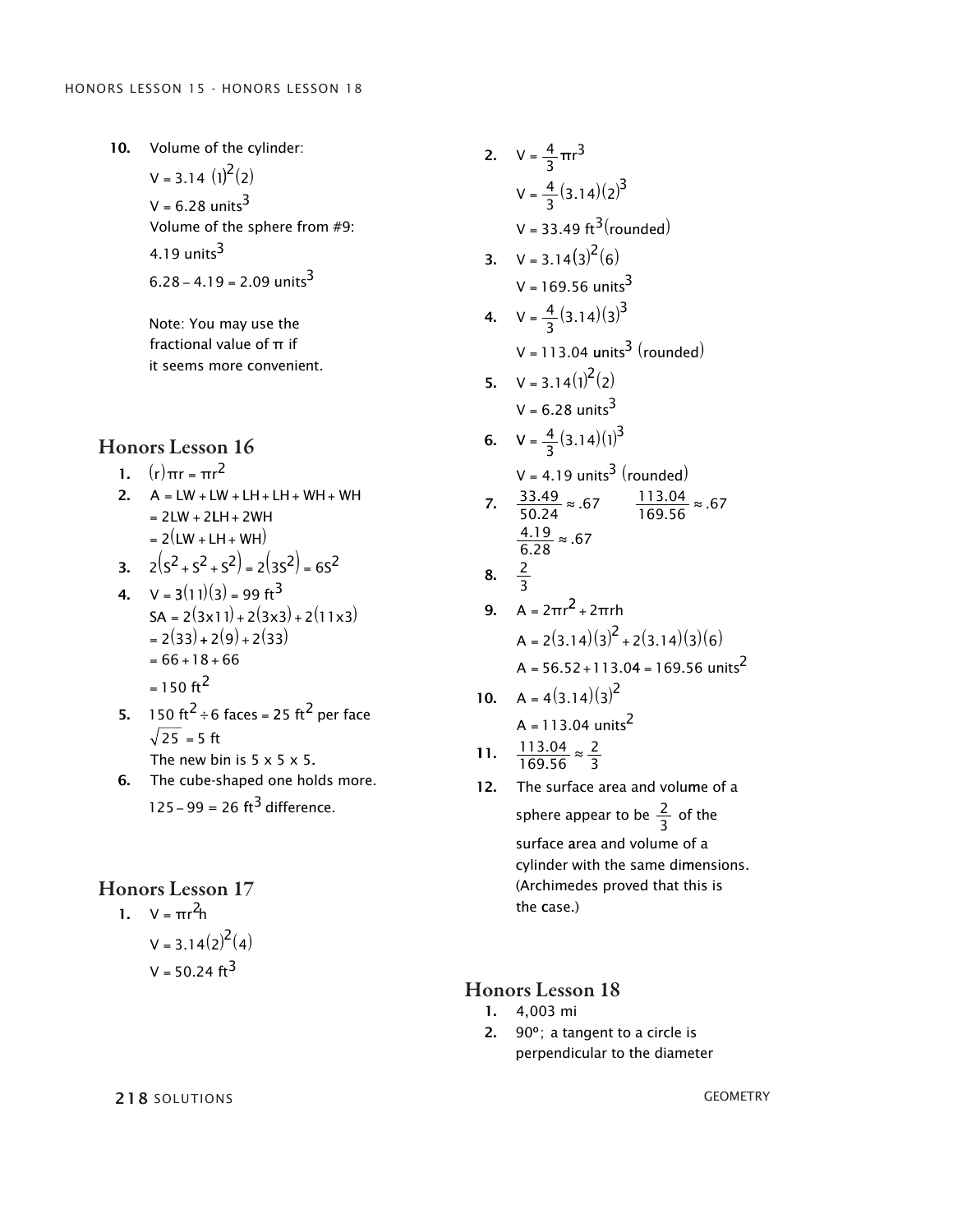3. 
$$
L^2 + 4,000^2 = 4,003^2
$$
  
\n $L^2 = 4,003^2 - 4,000^2$   
\n $L^2 = 16,024,009 - 16,000,000$   
\n $L^2 = 24,009$   
\n $L = \sqrt{24,009} \approx 155$  mi  
\n4. 29,035 ÷ 5,280 ≈ 5 mi  
\n5.  $L^2 + 4,000^2 = 4,005^2$   
\n $L^2 + 16,000,000 = 16,040,025$   
\n $L^2 = 16,040,025 - 16,000,000$   
\n $L^2 = 40,025$   
\n $L = \sqrt{40,025} \approx 200$  mi  
\n6. 555 ÷ 5,280 ≈ .1  
\n $L^2 + 16,000,000 = 16,000,800.01$   
\n $L^2 + 16,000,000 = 16,000,800.01$   
\n $L^2 = 16,000,800.01 - 16,000,000$   
\n $L^2 = 800.01$   
\n $L = \sqrt{800.01} \approx 28.3$  mi  
\n7. 150<sup>2</sup> + 4,000<sup>2</sup> = (X + 4,000)<sup>2</sup>  
\n8.  $X^2 + 8,000X + 16,000,000$   
\n9. 22,500 + 16,000,000  
\n22,500 =  $X^2 + 8,000X - 22,500$   
\nor  $X^2 + 8,000X - 22,500$   
\nor  $X^2 + 8,000X - 22,500$   
\nor  $X^2 + 8,000X - 22,500$   
\nX = 22,500 ÷ 8,000  
\nX ≈ 2.8 mi

- 1.  $V = area of base x altitude$  $V = 128$  in<sup>3</sup>  $V = (4 \cdot 4)(8)$ 2.  $SA = 2(4 \times 4) + 2(4 \times 8) + 2(4 \times 8)$  $SA = 2(16) + 2(32) + 2(32)$  $SA = 32 + 64 + 64$  $SA = 160$  in<sup>2</sup>
- **3.**  $V = \text{area of base } x \text{ altitude}$  $V = \frac{1}{2}(3x4)x10$  $Y = 60$  ft<sup>3</sup>
- 4.  $SA = (2) \frac{1}{2}(3x4) + (3x10) +$  $(4x10)+(5x10)$  $SA = 12 + 30 + 40 + 50$  $SA = 132 \text{ ft}^2$
- **5.** Think of the wire as a long, skinny cyli nder.

1 ft<sup>3</sup> = 12x12x12 = 1,728 in<sup>3</sup> Volume of wire = area of base x length

 $1,728 = (3.14 \times .1^2) \times L$  $1,728 = .0314L$ 55,031.8 in ≈ L 55,031.8 ÷ 12 ≈ 4,586 ft

6.  $A = LW$  Let L = the circumference and W = the height of **t**he cylinder.

Diameter = 9, so L =  $3.14(9)$ 28.26 in This is one dimension of the rectangle and the circumference of the cylinder.  $625 = 28.26W$ This is the other dimension of the rectangle and the 22.12 in =  $W$ height of the cylinder.  $V = area of base x height$  $V = 3.14(9 \div 2)^2 \times 22.12$ 

$$
V = 3.14(4.5)^{2} \times 22.12
$$
  
 
$$
V \approx 1,406.5 \text{ in}^{3}
$$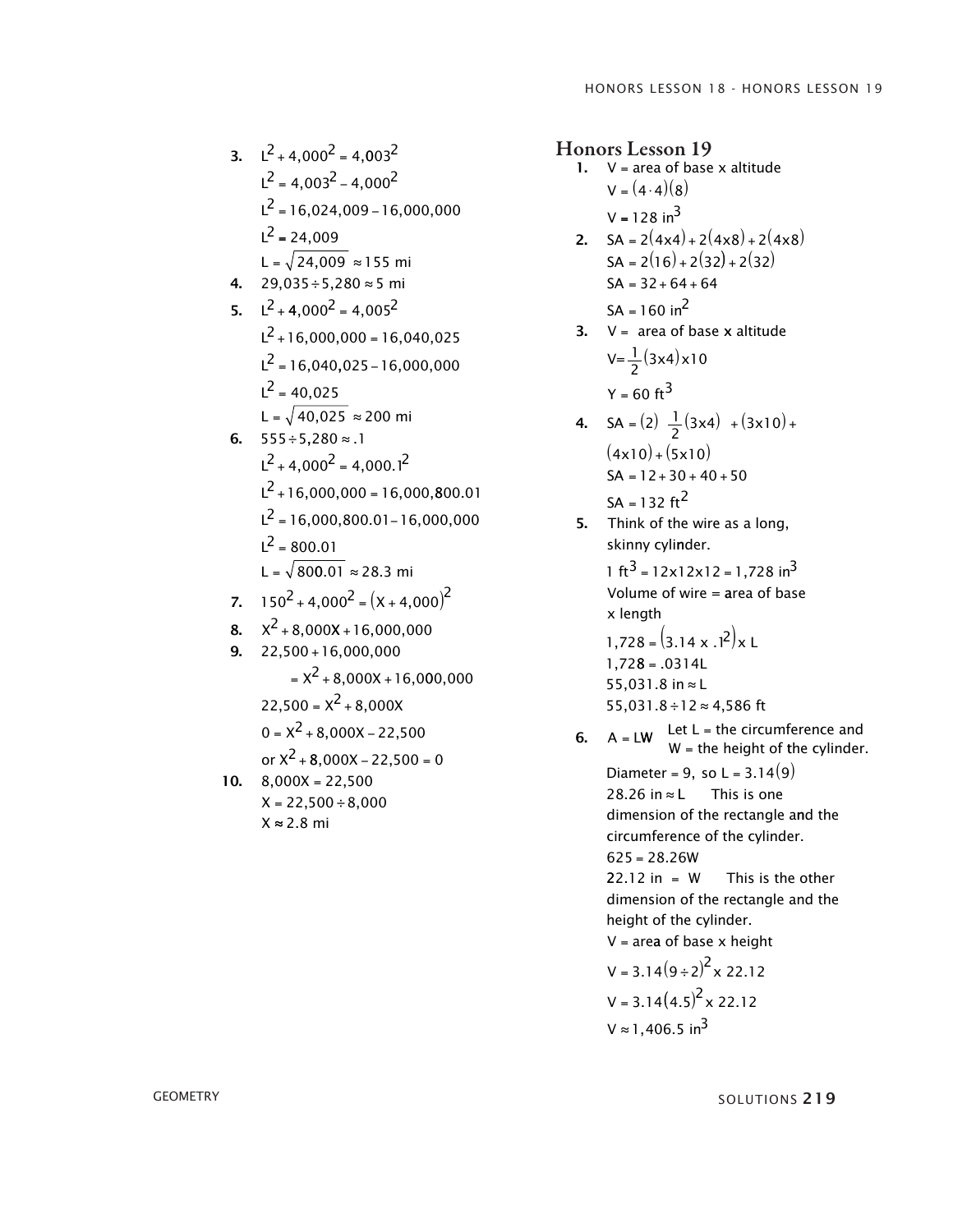7. Cylinder will be 4 in high and 4 in<sup>3</sup> in diameter. Area of one circular end =  $3.14(2)^2$  = 12.56 in<sup>2</sup> area of side = 3.14 $(4)$ x 4 = 50.24 in<sup>2</sup>  $50.24 + 12.56 + 12.56 = 75.36$  in<sup>2</sup> you al so could have used what you learned in lesson 17 to find the surface area of the cylinder. First find the surface area of the sphere, and then multiply by  $\frac{3}{2}$ . (See below for an altern ative solution.) 7. alternative solution

SA of sphere = 
$$
4(3.14)(2)^2
$$
 =  
50.24 in<sup>2</sup>  
 $\frac{3}{2}$  or 1.5(50.24) = 75.36 in<sup>2</sup>

8. 
$$
A = 2(4x4) + 2(4x4) + 2(4x4)
$$
  
\n
$$
A = 32 + 32 + 32 = 96 \text{ in}^2
$$
  
\nThe cylinder uses less cardboard.  
\n(However, there will be odd-shaped, possibly unusable pieces left over.)

# Honors Lesson 20

- 1.  $300 \div 150 = 2$  hours
- 2. answers may vary The wind blew him off course.
- **3.**  $30 \div 2 = 15$  mm
- **4.**  $150 \div 2 = 75$  mm
- 5. ∠OWP =  $80^{\circ}$
- 6. ∠OWP = 75° See drawing. Your answers to #5 and #6 may vary slightly depending how carefully you drew and measured.



# Honors Lesson 21

1.  $πy<sup>2</sup>$ 2.  $A = \pi x^2 - \pi y^2$ 3.  $y^2 + z^2 = x^2$ 4.  $A = \pi (x^2 - y^2)$  $z^2 = x^2 - y^2$ 5.  $A = \pi(z^2)$ 6.  $A = \pi (z^2)$ A =  $π($   $\frac{10}{2}$  $A = \pi (5)^2$  $=\pi(\frac{10}{2})$ 2  $A = 3.14 \times 25$  $A = 78.5$  in<sup>2</sup> 7.  $A = 3.14(4)^2$ 

$$
A = 3.14 \times 16 = 50.24 \text{ in}^2
$$

- $50.24 = L \times .007$  $50.24 \div 0.007 \approx 7,177$  in **8.**  $A = Lx W$
- 9. 7, 177 ÷ 2 ≈ 3,589 tickets (rounded to the neare st whole number)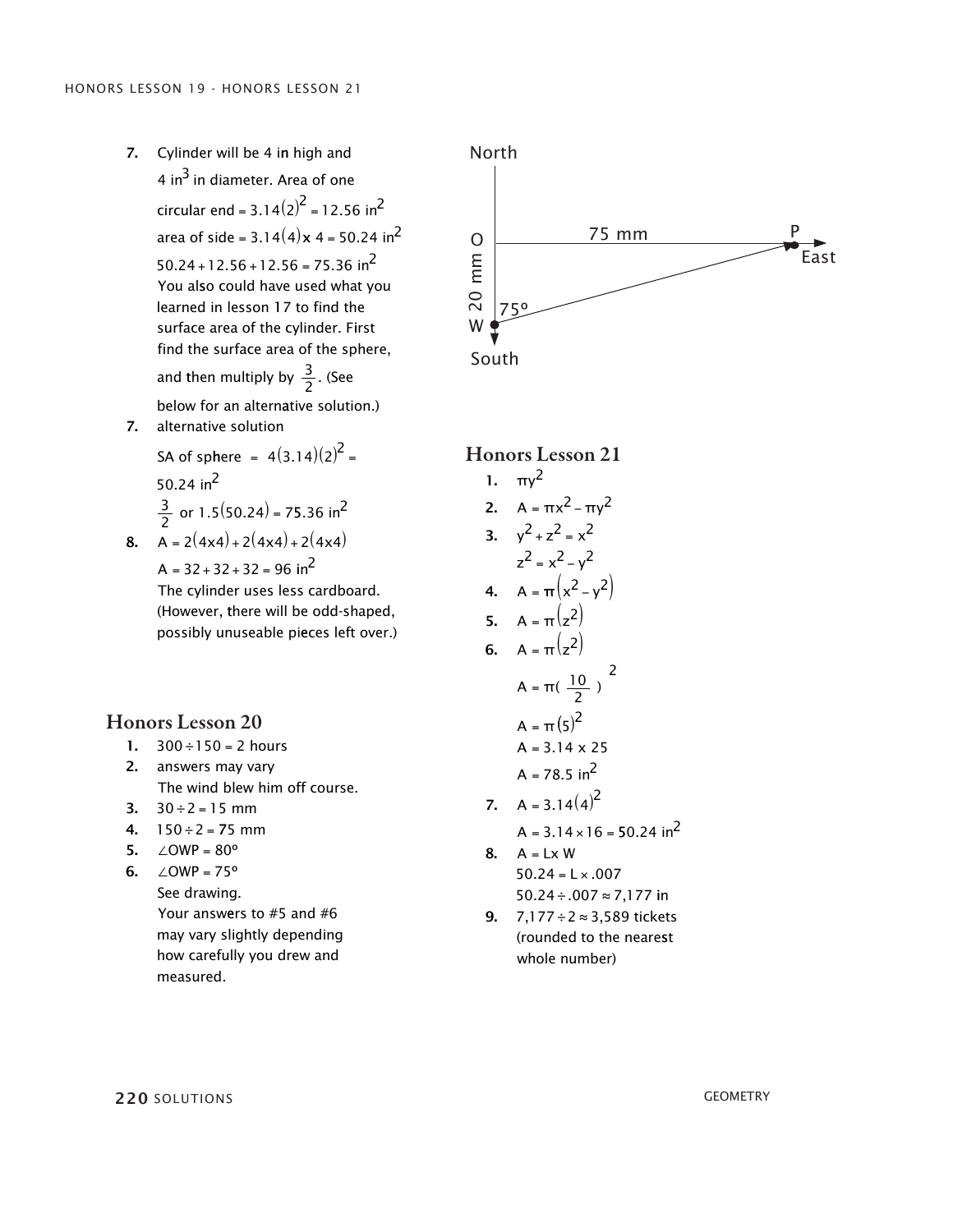- 1. This bird is red.
- 2.  $∠A$  is congruent to  $∠B$ .
- 3. I get 100% on my math test.
- 4. This triangle has two congruent sides.

#### Honors Lesson 23

- 1. If I get burned, I touched the hot stove. Not necessarily true.
- 2. if two line segments are congruent, they have equal length. True.
- 3. If a bird is red, it is a cardinal. Not necessarily true.
- 4. If the leg squared plus the leg s quared equals the hypotenuse squared, the triangle is a right triangle. True.
	-
- 5. if my plants wilt, i stop watering them. Not true if I am sensible!

## Honors Lesson 24

- 1. 50º; the measure of an inscribed angle is half the measure of the intercepted arc.
- $2. \quad 130^\circ; 180^\circ 50^\circ$
- 50 º; same reason as #1 3.
- $4. \quad 80^{\circ}$ ; 180°  $(50^{\circ} + 50^{\circ})$
- 5.  $160^\circ$ ;  $360^\circ (100^\circ + 100^\circ)$
- 6.  $80^\circ$ ; vertical angles
- 7.  $85^\circ$ ; 180°–95°
- 8.  $15^{\circ}$ ; 180  $(80^{\circ} + 85^{\circ})$ checking results with remote interior angles: 80°+15°= 95°
- 9.  $80^\circ$ ; angle 1 and the  $70^\circ$  angle n ext to it put together form an angle that is the alternate interior angle to the 150º angle at the top left.
	- $150^{\circ} 70^{\circ} = 80^{\circ}$
- 10. 70°; alternate interior angles
- 11.  $30^\circ$ ;  $180^\circ (70^\circ + 80^\circ)$
- 12. 30°; alternate interior angles

#### Honors Lesson 25

1.

![](_page_14_Figure_28.jpeg)

![](_page_14_Figure_29.jpeg)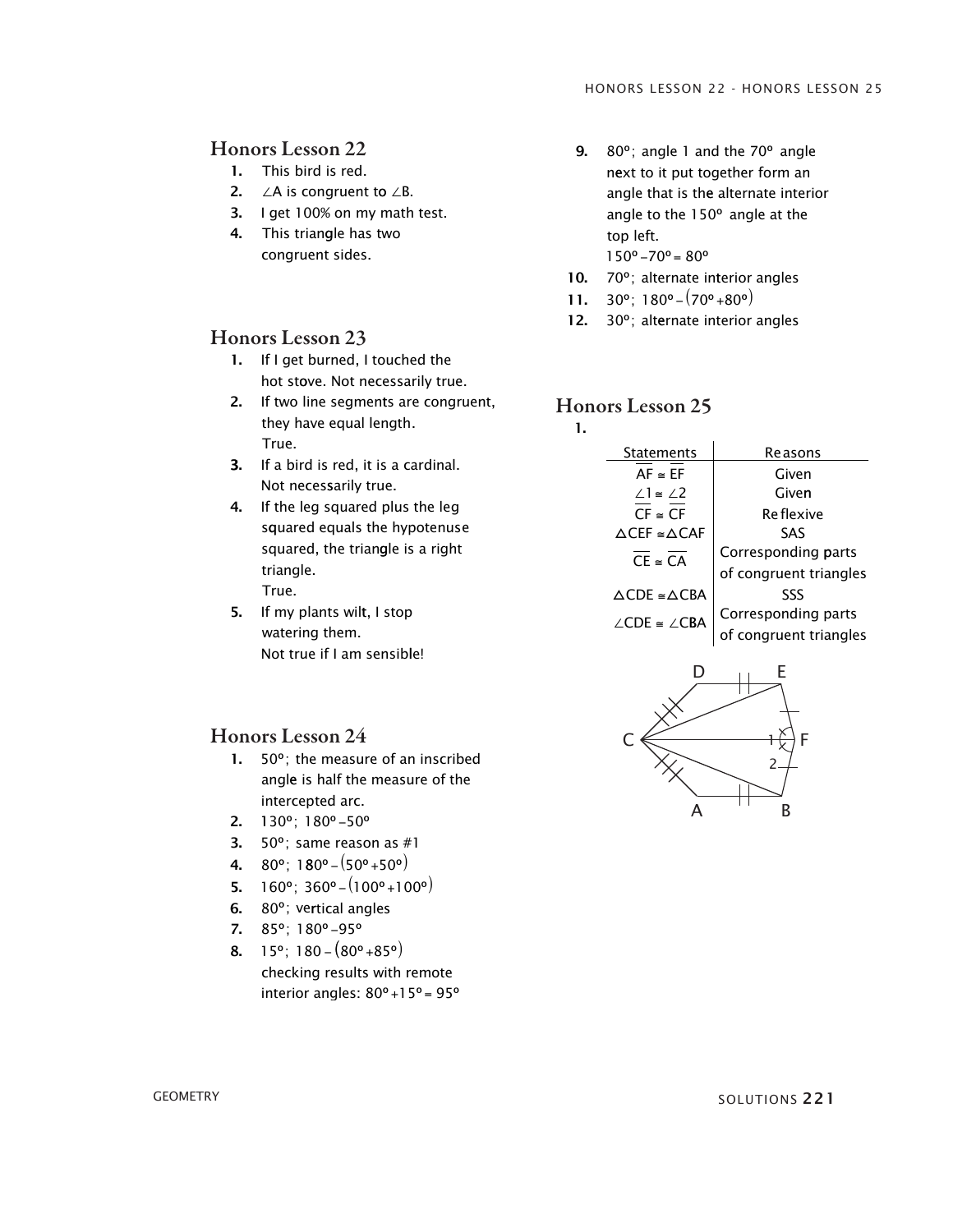2.

| Statements                          | Reasons       |
|-------------------------------------|---------------|
| $TU \cong RQ$                       | Given         |
| ∠TUV ≅ ∠RQV                         | Given         |
| $UV \cong QV$                       | Given         |
| $\triangle TUV \cong \triangle RQV$ | SAS           |
| $TV \cong RV$                       | <b>CPCTRC</b> |
| $ST \cong SR$                       | Given         |
| $SV \cong SV$                       | Re flexive    |
| $\triangle$ TSV ≅ $\triangle$ RSV   | SSS           |
| ∠TSV ≅ ∠RSV                         | <b>CPCTRC</b> |
| ς<br>R                              | U             |

# Honors Lesson 26

| <b>Statements</b>                       | Reasons          |  |
|-----------------------------------------|------------------|--|
| $AB \cong AC$                           | Given            |  |
| $\angle ARB \cong \angle AQC$           | Perpendicular    |  |
| $\angle$ BAR $\cong \angle$ CAQ         | <b>Reflexive</b> |  |
| $\triangle$ BAR $\cong$ $\triangle$ CAQ | AAS or HA        |  |
| $CO \cong BR$                           | <b>CPCTRC</b>    |  |
|                                         |                  |  |

2. 2.

1. 1.

| <b>Statements</b>                       | Reasons                    |
|-----------------------------------------|----------------------------|
| $XB \cong YB$                           | Definition of bisector     |
| $\angle$ XBA $\cong \angle$ YBA         | Definiton of Perpendicular |
| $BA \cong BA$                           | Re flexive                 |
| $\triangle$ XBA $\cong$ $\triangle$ YBA | SAS or LL                  |
| $XA \cong YA$                           | <b>CPCTRC</b>              |
|                                         |                            |

3. 3.

| <b>Statements</b>                      | <b>Reasons</b>              |
|----------------------------------------|-----------------------------|
| $EF \cong GF$                          | From proof above            |
| $FX \cong GX$                          | Definition of Bisector      |
| $FX \approx FX$                        | Re flexive                  |
| $\triangle$ EFX $\cong \triangle GFX$  | SSS or HL                   |
| $\angle$ FXH $\approx$ $\angle$ GXH    | Definition of Perpendicular |
| $HX \cong HX$                          | Reflexive                   |
| $\triangle$ EHX $\simeq \triangle$ GHX | SAS or LL                   |
| $FH \cong GH$                          | <b>CPCTRC</b>               |

3.

| <b>Statements</b>                     | <b>Reasons</b>   |
|---------------------------------------|------------------|
| $FE \cong GH$                         | Given            |
| $FH \cong GE$                         | Given            |
| $\mathsf{FH} \cong \mathsf{FH}$       | <b>Reflexive</b> |
| $\triangle$ FEH $\cong \triangle$ GHE | SSS              |

 $R$   $\mathbb{F}^{\omega}$ r

 $\sim$ 

![](_page_15_Figure_12.jpeg)

Honors Lesson 27

|--|

| Reasons                 |
|-------------------------|
| Radius of a circle      |
| A tangent of a circle   |
| is perpendicular to the |
| radius at that point.   |
| Re flexive              |
| нı                      |
| CPCTRC                  |
|                         |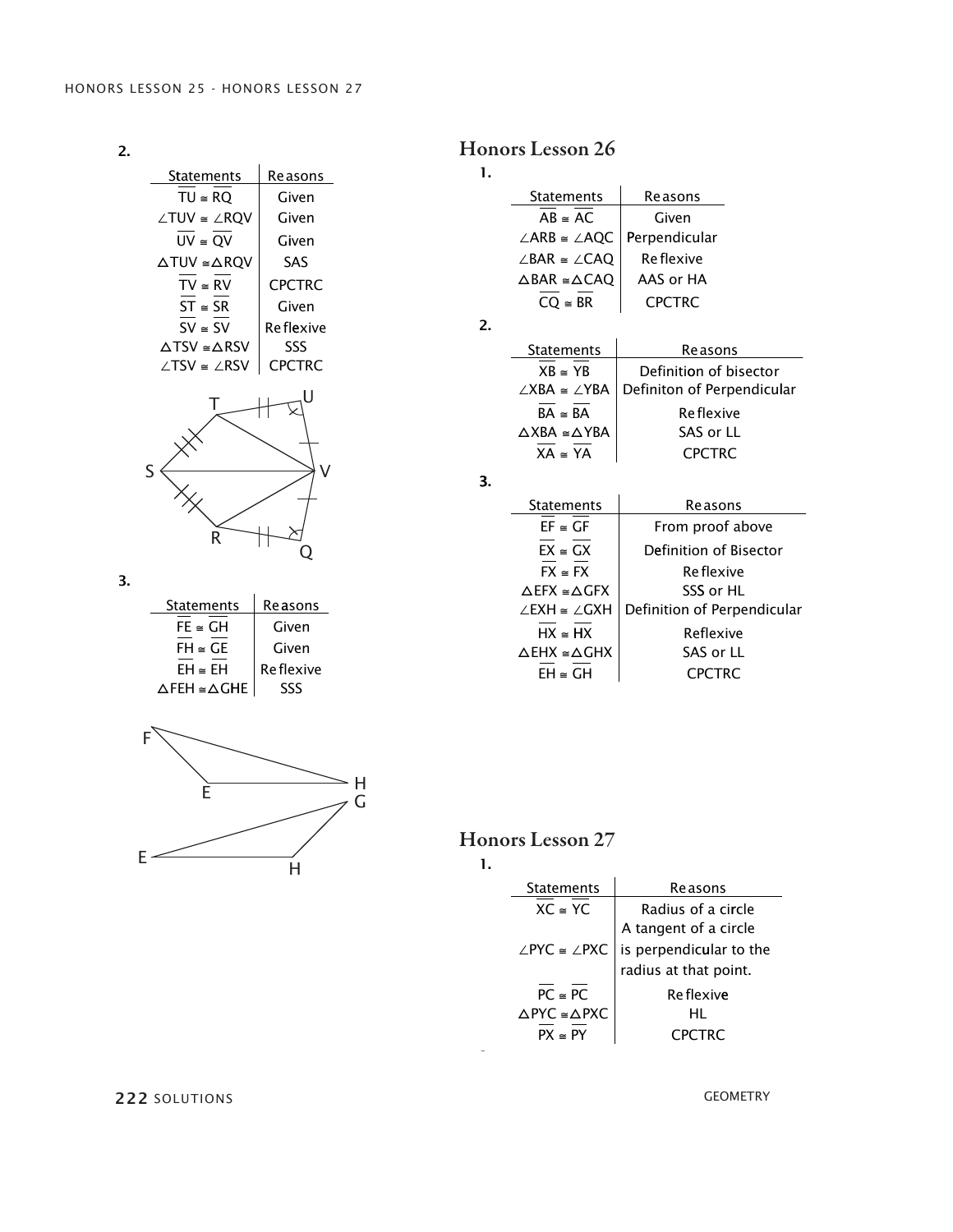![](_page_16_Figure_1.jpeg)

| <b>Statements</b>                     | Reasons            |
|---------------------------------------|--------------------|
| $DE \perp AB$                         | Given              |
| $AC \cong BC$                         | Radius of a circle |
| $FC \cong FC$                         | Re flexive         |
| $\triangle$ FCA $\cong \triangle$ FCR | HL                 |
| $\angle$ ACE $\cong \angle$ BCE       | <b>CPCTRC</b>      |
| $AE \cong BE$                         | Property of        |
|                                       | central angle      |
|                                       |                    |

2.

![](_page_16_Figure_3.jpeg)

| Statements                            | Re asons               |
|---------------------------------------|------------------------|
| $OP \cong LM$                         | Given                  |
| $OC \cong LC$                         | Radius of a circle     |
| $PC \cong MC$                         | Radius of a circle     |
| $\triangle$ CPO $\cong \triangle$ CML | SSS                    |
| $OX \cong IY$                         | Definition of Bisector |
| $\triangle$ OCX $\cong \triangle$ LCY | HL                     |
| $XC \cong YC$                         | <b>CPCTRC</b>          |

![](_page_16_Figure_5.jpeg)

Honors Lesson 28

1.  $67 = (\frac{1}{2})$ 134  $50(\frac{1}{2})$ 100  $180 - (50 + 67) = (\frac{1}{2})Z$ = = = =  $\left(\frac{1}{n}\right)$ º  $\left(\frac{1}{2}\right)$ º X X y y  $63 = (\frac{1}{2})$ 126 =  $\left(\frac{1}{n}\right)$ º Z Z

$$
126^{\circ} = Z
$$
  
2. B = 180 - 77 = 103°  
A = 180 - 84 = 96°  
C = 2x77 = 154°

 $= 2(63°) =$  $\angle QCR = mQR =$  $2(63°) = 126$ 12 °) = 126° mQr  $m \angle QCR = mQR$ **3.** mQR  $\widehat{\mathsf{QR}} = 126^{\circ}$ 

4. m∠AEC = 
$$
\frac{40^{\circ} + 30^{\circ}}{2} = \frac{70^{\circ}}{2} = 35^{\circ}
$$
  
m∠BED = 35°

5. 
$$
m\angle KPL = \frac{116^{\circ} - 36^{\circ}}{2} = \frac{80^{\circ}}{2} = 40^{\circ}
$$

#### Honors Lesson 29 1.

| angle | tan  |
|-------|------|
| 1 O°  | 18   |
| 15°   | 268. |
| 30°   | 58   |
| 45°   |      |
| 60°   | 3    |

GEOMETRY SOLUTIONS 223

3.